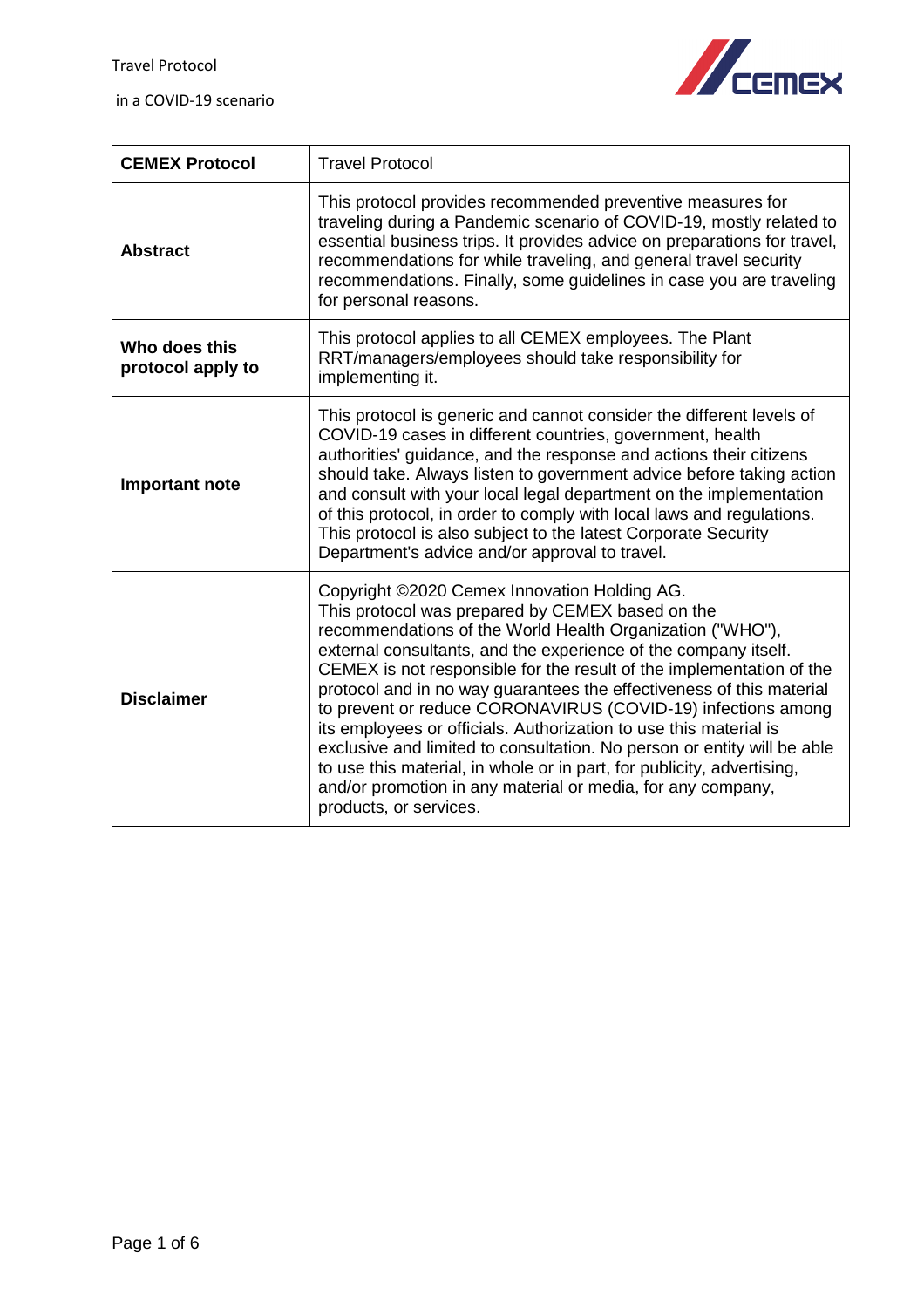

## **Contents**

<span id="page-1-3"></span><span id="page-1-2"></span><span id="page-1-1"></span><span id="page-1-0"></span>

| I. Introduction                |                                                                                                                                                                                                                                                                                                                                                                                                                                                                                                                                                                                                                                |  |
|--------------------------------|--------------------------------------------------------------------------------------------------------------------------------------------------------------------------------------------------------------------------------------------------------------------------------------------------------------------------------------------------------------------------------------------------------------------------------------------------------------------------------------------------------------------------------------------------------------------------------------------------------------------------------|--|
|                                | <b>Context</b>                                                                                                                                                                                                                                                                                                                                                                                                                                                                                                                                                                                                                 |  |
| 1.                             | Employees who are traveling for essential business trips or personal reasons<br>(vacation, home leave, visiting relatives, or friends) are at higher risk of COVID-19<br>contagion. Additionally, common crime and social unrest could increase in some<br>regions as the economic impacts of lockdowns increase.<br>Remember, you should not travel if you feel sick or travel with someone who is sick.<br>Before travel, employees must be aware of how to protect themselves and others,<br>including access to and correct PPE usage.                                                                                     |  |
| <b>Corporate travel policy</b> |                                                                                                                                                                                                                                                                                                                                                                                                                                                                                                                                                                                                                                |  |
| 2.                             | Following Corporate Traveling Policy in the context of the COVID-19 outbreak, all<br>employees traveling to medium or high-risk countries must self-quarantine for 14<br>days and may require a negative COVID-19 PCR test result before returning to the<br>workplace.                                                                                                                                                                                                                                                                                                                                                        |  |
| 3.                             | If PCR testing is not available, the traveler may choose to use the symptom-based or<br>time-based strategy for discontinuation of transmission-based precautions, or extend<br>the period of isolation beyond the symptom-based or time-based strategy duration,<br>on a case by case basis in consultation with local and state public health authorities.<br>To know the latest version of the symptom-based and time-based strategies, check<br>the following link of the CDC (Centers for Disease Control and Prevention).<br>Testing for COVID-19 is conditioned by local government authorization in most<br>countries. |  |
| 4.                             | Travel restrictions are subject to continually changing considerations, and the Global<br>Corporate Security define and update travel restrictions based on analysis of various<br>risk sources and latest developments.                                                                                                                                                                                                                                                                                                                                                                                                       |  |
|                                | Travel follow up                                                                                                                                                                                                                                                                                                                                                                                                                                                                                                                                                                                                               |  |
| 5.                             | To be prepared to institute travel restrictions as the pandemic risk increases and                                                                                                                                                                                                                                                                                                                                                                                                                                                                                                                                             |  |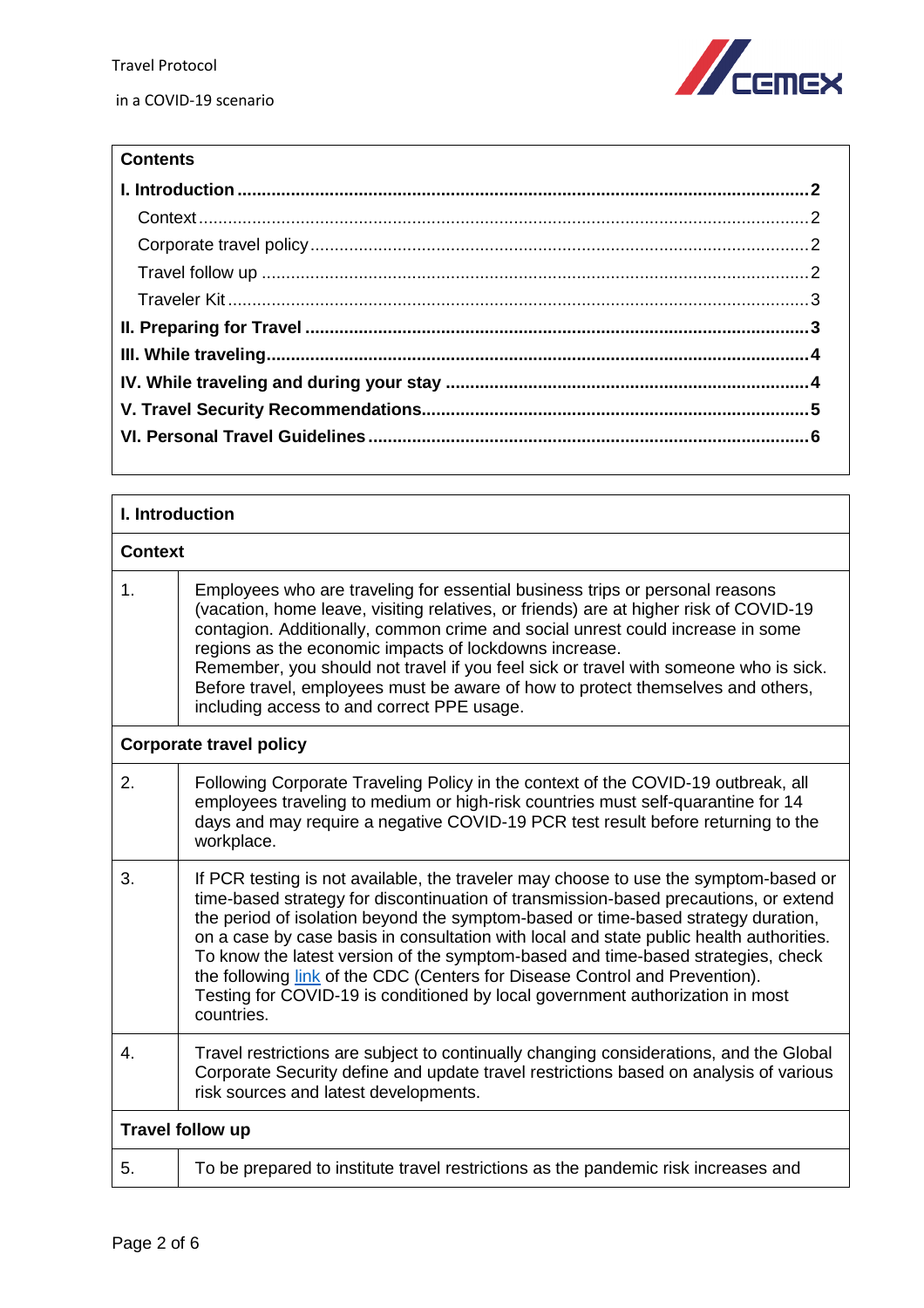in a COVID-19 scenario



<span id="page-2-0"></span>

| I. Introduction     |                                                                                                                                                                                                                |
|---------------------|----------------------------------------------------------------------------------------------------------------------------------------------------------------------------------------------------------------|
| <b>Context</b>      |                                                                                                                                                                                                                |
|                     | communicate with travelers after changes in the pandemic alert level, it is necessary<br>to put a travel tracking system into place. The Global Corporate Security team should<br>manage this tracking system. |
| <b>Traveler Kit</b> |                                                                                                                                                                                                                |
| 6.                  | Consider preparing a travel kit to include emergency contact information, several sets<br>of masks, thermometer, goggles, alcohol-based hand sanitizer.                                                        |
| 6.1.                | In some countries, the use of a facemask or other protecting equipment might be<br>mandatory. Bring enough supplies to last on your stay since they might be scarce in<br>some areas.                          |

<span id="page-2-1"></span>

| <b>II. Preparing for Travel</b> |                                                                                                                                                                                                                                                                                                                                        |
|---------------------------------|----------------------------------------------------------------------------------------------------------------------------------------------------------------------------------------------------------------------------------------------------------------------------------------------------------------------------------------|
| 1 <sub>1</sub>                  | Avoid non-essential travel, especially to high-risk infected areas.                                                                                                                                                                                                                                                                    |
| 2.                              | Check with your Local or Global Security the Country Risk Classification for the latest<br>guidance and recommendations for each country to which you will travel.                                                                                                                                                                     |
| 3.                              | Every business unit should identify employees who have traveled to high-risk areas or<br>non-local employees who might require evacuation.                                                                                                                                                                                             |
| 4.                              | Perform a self-evaluation or visit health care services to check for symptoms of illness,<br>before starting travel, and notify your immediate supervisor and stay home if sick. Do<br>not travel if you are sick due to exposure to others, possible health complications,<br>and/or probable force quarantine or isolation measures. |
| 5.                              | Employees who are well but who have a sick family member at home with COVID-19<br>should notify their supervisor, Security Team, and/or local RRT. Also, refer to local<br>healthcare services for how to conduct a risk assessment of their potential exposure.                                                                       |
| 6.                              | If traveling to countries with known outbreaks of epidemics or pandemics, or highly<br>infected,                                                                                                                                                                                                                                       |
|                                 | a. If and when available, get vaccinated two weeks before travel.<br>b. Inform Global Security of travel plans in advance: global.security@cemex.com<br>c. Avoid traveling to specific outbreak areas.                                                                                                                                 |
| 7.                              | Many airlines suspend and reactivate inbound and outbound flights to some countries<br>with short or no notice. Contact your airline for up-to-date information on flight<br>schedules.                                                                                                                                                |
| 8.                              | Refer to Travel Country Restrictions document available on the CEMEX COVID-19<br>employee portal for further details on travel restrictions.                                                                                                                                                                                           |
| 9.                              | Ensure you have enough medication in case you are forced to stay abroad longer than<br>originally planned.                                                                                                                                                                                                                             |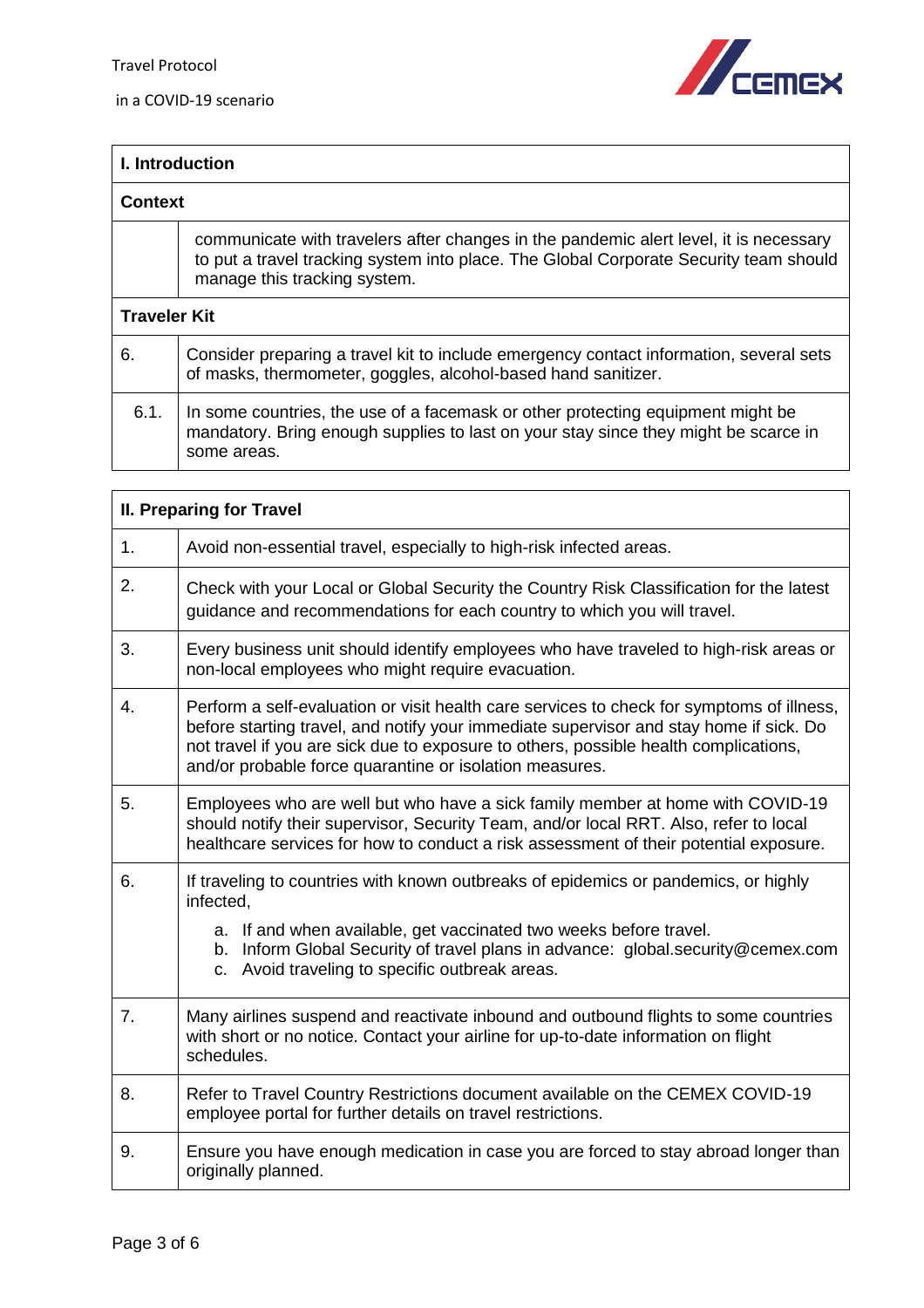

<span id="page-3-0"></span>

| III. While traveling |                                                                                                                                                                                                                                                                                          |
|----------------------|------------------------------------------------------------------------------------------------------------------------------------------------------------------------------------------------------------------------------------------------------------------------------------------|
| 10.                  | Bring the traveler kit when traveling. Please see the Traveler Kit section.                                                                                                                                                                                                              |
| 11.                  | Allow sufficient time to pass through airports and train stations due to probable delays<br>in stricter screening procedures. i.e., temperature screening, medical examination, or<br>laboratory tests. US and UE points of entry are recommending at least 3 hours before<br>departure. |
| 11.1.                | Bring your own pen to fill out travel forms (i.e., immigration, customs). Do not share<br>your pen.                                                                                                                                                                                      |
| 12.                  | Wear facemasks at all times, especially while traveling on a plane, train, or passing<br>through any public gatherings, even more so when traveling to and from high-risk<br>countries, regions, or areas.                                                                               |
| 12.1.                | Also, consider wearing glasses or sunglasses for eye protection against droplets.                                                                                                                                                                                                        |

<span id="page-3-1"></span>

| IV. While traveling and during your stay |                                                                                                                                                                                                                                                                     |
|------------------------------------------|---------------------------------------------------------------------------------------------------------------------------------------------------------------------------------------------------------------------------------------------------------------------|
| 13.                                      | Wash your hands often with soap and running water, especially after coughing or<br>sneezing; if soap and water are not available, use alcohol-based hand sanitizer.                                                                                                 |
| 14.                                      | Cover your mouth and nose with a tissue when you cough or sneeze and put the used<br>tissue in the trash or closed bin; if you do not have a tissue, cough or sneeze into your<br>flexed elbow or upper sleeve, not your hands. Wash or sanitize hands immediately. |
| 15.                                      | Always keep a safe 2 meter (6 feet) physical distance from each other, especially from<br>confirmed or suspected COVID-19 patients at all times. Avoid direct contact.                                                                                              |
| 15.1.                                    | Avoid visiting hospitals and other medical facilities, unless it is necessary. In this case,<br>inform the situation to Global Security or your HR representative as soon as possible.                                                                              |
| 16.                                      | Avoid shaking hands, kissing, or hugging; instead, wave, bow, nod, or use any other<br>culturally appropriate gesture for greeting others.                                                                                                                          |
| 17.                                      | Do not share food or drinks. If necessary, deny them politely.                                                                                                                                                                                                      |
| 18.                                      | Avoid exchanging items like cell phones, pens, paper, identification (IDs). If the<br>exchange is necessary, do not touch your face until you wash or sanitize your hands.                                                                                          |
| 19.                                      | Avoid touching high-transit surfaces like doorknobs, handrails, elevator buttons, walls,<br>etc. If necessary, do not touch your face until you wash or sanitize your hands.                                                                                        |
| 20.                                      | Pay attention to announcements and guidance from the local government in your<br>travel destination and monitor the local health and security situation.                                                                                                            |
| 20.1.                                    | Be aware you may be required to self-quarantine for 14 days in your destination<br>country as well as in your country when returning home.                                                                                                                          |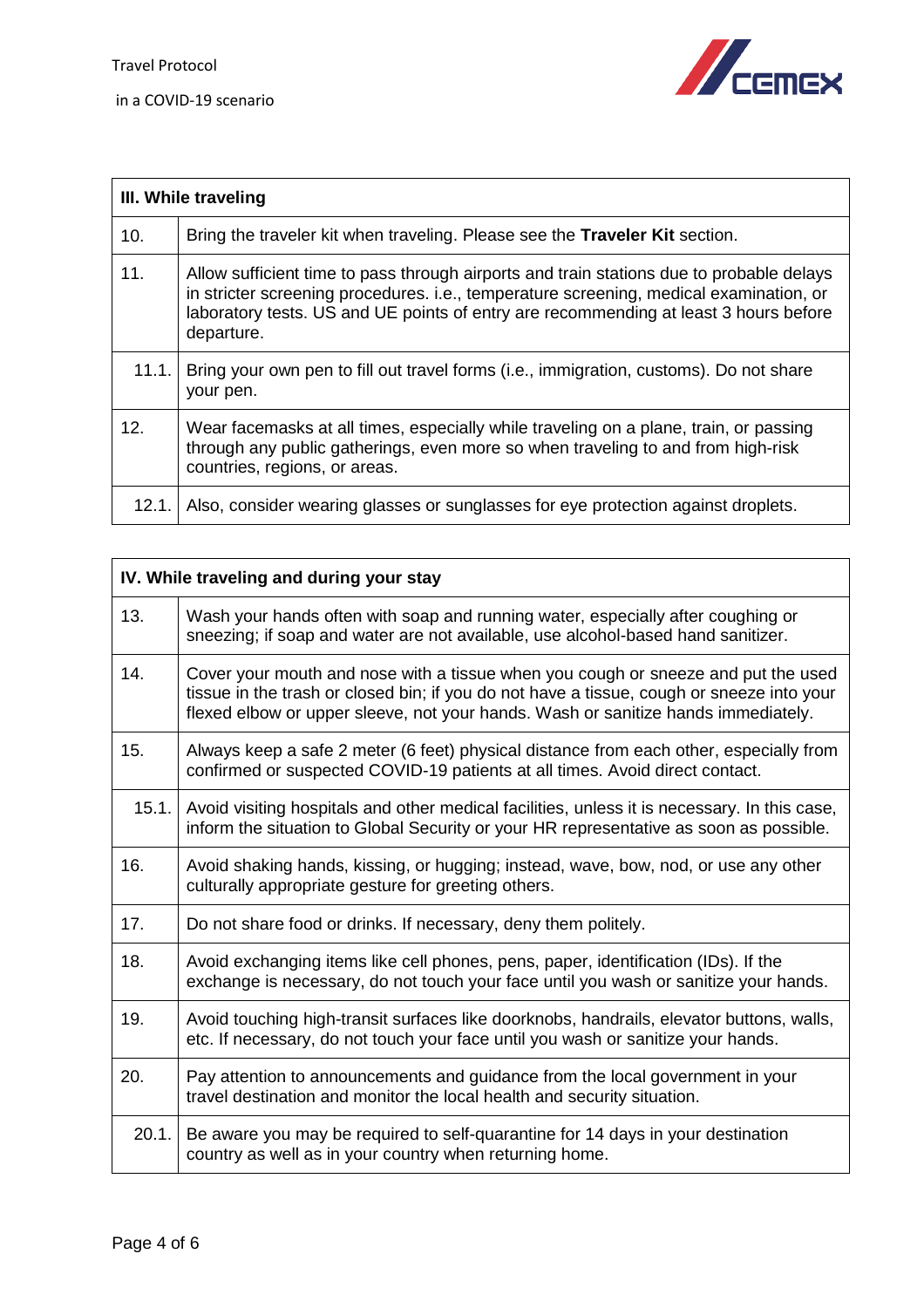$\overline{\phantom{a}}$ 



| 20.2. | Consider that country regulations can change suddenly regarding quarantine.                                                                                                                                                                           |
|-------|-------------------------------------------------------------------------------------------------------------------------------------------------------------------------------------------------------------------------------------------------------|
| 20.3. | Enforce cybersecurity practices given hackers are pushing new phishing and malware<br>scams taking advantage of coronavirus and COVID-19 fears with false emails and<br>messages.                                                                     |
| 21.   | Follow any movement restrictions and prevention recommendations, including travel<br>restrictions to and from the affected areas. Follow Global Security department<br>guidelines and further instructions: global.security@cemex.com                 |
| 21.1. | Be ready for a sudden trip back in case of a resurgence of cases at your destination,<br>transit locations, or home country.                                                                                                                          |
| 22.   | If you get flu or cold symptoms during your business trip, contact your supervisor or<br>Security Team immediately and seek care from International SOS at:<br>a. Americas: +1 215 942 8226<br>b. EMEA: +44 (0) 208 762 8008<br>c. Asia: +65 6338 780 |
| 23.   | Liaise with local Embassies for foreign employees who might be subject to evacuation<br>if required.                                                                                                                                                  |

<span id="page-4-0"></span>

| <b>V. Travel Security Recommendations</b> |                                                                                                                                                                                         |
|-------------------------------------------|-----------------------------------------------------------------------------------------------------------------------------------------------------------------------------------------|
| 1.                                        | Travel only with the necessary documents and credit cards.                                                                                                                              |
| 2.                                        | Dress down and avoid wearing expensive jewelry or watches.                                                                                                                              |
| 3.                                        | Always maintain your passport, IDs, cards, and cash on a safety box in the hotel.                                                                                                       |
| 4.                                        | Once arriving at the airport, use authorized taxis only, buy tickets inside the airport<br>only. In general terms, app-platform-based taxis provide an acceptable level of<br>security. |
| 4.1.                                      | Whenever possible, avoid public transport if it is not considered secure.                                                                                                               |
| 5.                                        | Keep a close watch on briefcases and luggage, even in secure places like the lobby of<br>your hotel.                                                                                    |
| 6.                                        | Take care when withdrawing money from ATMs or exchanging cash at the Bureau of<br>Change. It's generally safer to use ATMs during daylight hours and inside shops or<br>malls.          |
| 7.                                        | Be wary of strangers approaching you or contacting you by phone asking for personal<br>information or financial help.                                                                   |
| 8.                                        | Avoid traveling alone, particularly at night.                                                                                                                                           |
| 9.                                        | Be discreet about discussing your financial or business affairs in places where others<br>may overhear you.                                                                             |